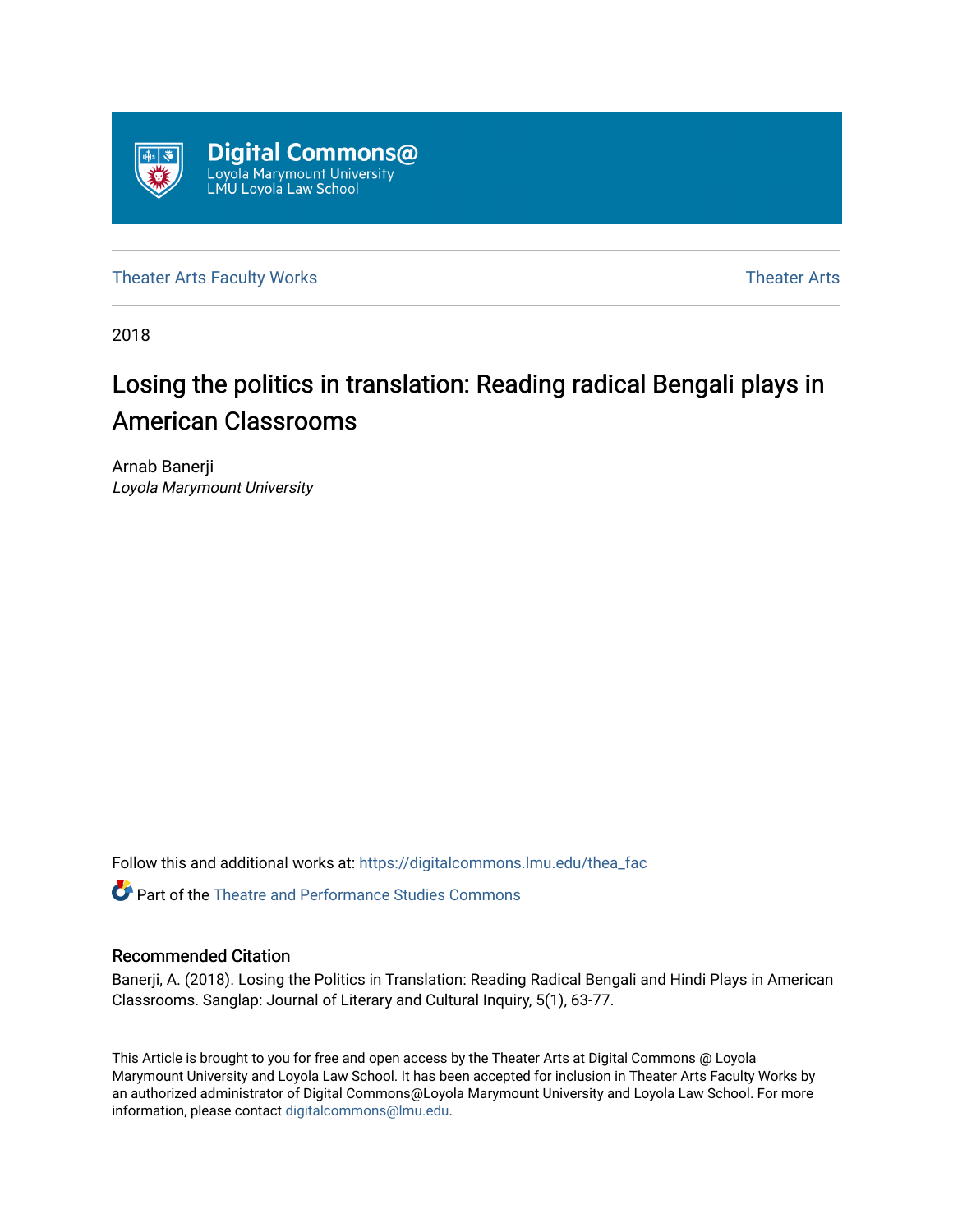#### **Losing the Politics in Translation: Reading Radical Bengali and Hindi Plays in American Classrooms**

#### Arnab Banerii

English translations of contemporary Indian plays, outside of a very limited canon, are not readily accessible on the Western market.<sup>1</sup> As a specialist on modern Indian theatre, this lacuna is especially disconcerting since I often struggle to find material to teach in my own classes. To circumvent this challenge for my immediate teaching purposes, I decided to don the hat of the translator and translate contemporary Indian plays from their original languages into English. It is important to understand here that the scope of this endeavor is limited from the very outset, since I am fully conversant in only two Indian languages – Bengali and Hindi. My project began with the translation of Bijan Bhattacharya's 1945 classic *Nabānna* (New Harvest). I followed this with the translation of several of Tagore's shorter plays from the comedy and satire sections of his expansive theatrical oeuvre.2

Bijan Bhattacharya (1915 - 1978) and Tagore (1861 - 1941) are undoubtedly political artists. Bhattacharya was responding to the disastrous Bengal famine of 1944-45 with *Nabānna*. The play is a complex tapestry of language, marking a shifting theatrical aesthetic in twentieth century Bengali drama, and the awakening of a middle class from its political nonchalance to active participation in campaigns for political awareness (Ghosh 37-38). Translating this full-length play was a challenge not only because it is so layered, but also because Bhattacharya experimented with the Bengali language to arrive at an idiom that is a freewheeling adaptation of multiple Bengali dialects. Tagore's shorter plays, on the other hand, have been casually dubbed children's plays. The plays, *Ārya-anārya* (Aryan-Non-Aryan), *Ekānnabartī* (The Joint Family), *Khyātira biṛambanā* (The Perils of Fame) (see Tagore *Hāsyakautuk*) are all rife with political undertones that draw critical attention to pressing social and cultural concerns of early twentieth-century Kolkata and Bengali society (Das 23). Both playwrights, however, were writing for an urban audience, which bleeds into the aesthetic choices that they make in these plays (Bhattacharya 1007-1008). Being city bred myself, it was relatively easy for me to retain the aesthetic in my translation in spite of having to weave through a language that is temporally removed from me. Students responded positively to the translations. They understood the urgency in the character of Pradhān in *Nabānna* as he mourned for his sons and pleaded with Kuñja to fight back. They laughed at the hapless lawyer Dukari Datta and celebrated the wit of Kāṅgālīcarana and the clever pupil Madhusūdana while reading Tagore.

Their enthusiastic response prompted me to attempt translating more politically charged plays. I was especially drawn to Utpal Dutt (1924 – 1993), the Bengali actor-manager, and Jana Natya Manch (henceforth JANAM), the Delhi based street-theatre company active in the 70s. In this essay, I will present, as case studies, my translations of Dutt's *Kākdvīper Ek Mā* (*A Mother from Kakdwip*) and Jana Natya Manch's (henceforth JANAM) *Dī.Ṭī.Sī. kī dhā̃dhlī* (*The Corrupt Trappings of DTC*) to discuss the challenges of translating politics and the call to urgent political action into a different language and for a different audience.

*Rājnīti*, translated as "politics" in English, appears as a major roadblock in facilitating the kind of reception that I expected the translations of Utpal Dutt and JANAM would receive from my students. It is therefore imperative that I define and contextualize the term better before the ensuing discussion. *Rājnīti*, as used and invoked in this essay, does not imply only politics, but is also meant to suggest a political consciousness. The plays by Dutt and JANAM which form the core of this essay are products of a political consciousness that prompted young theatre artists to abandon the chase after recognition and wealth and instead create art that was socially grounded and firmly committed to addressing sociopolitical concerns. Dutt and JANAM were convinced that their art practice had a political purpose, and this is clearly discernible in the works under scrutiny here.

Kādvīper Ek Mā and Dī. Tī. Sī, kī dhādhlī are both strong political statements fueled by the rājnīti that inspired their creators. This is not to say that Western theatre has been bereft of political consciousness. In fact, Brecht, Piscator, and agit-prop were all models and modes of performance that inspired both Dutt and JANAM (Bandyopadhyay; Ghosh *JANAM*). Students, however, and especially my target audience, are not used to thinking about theatre as a political art form. Their understanding of performance is restricted to their experience with the American musical and other commercial performances, which inhabit the spectrum between comedy and tragedy and correspondingly relaxation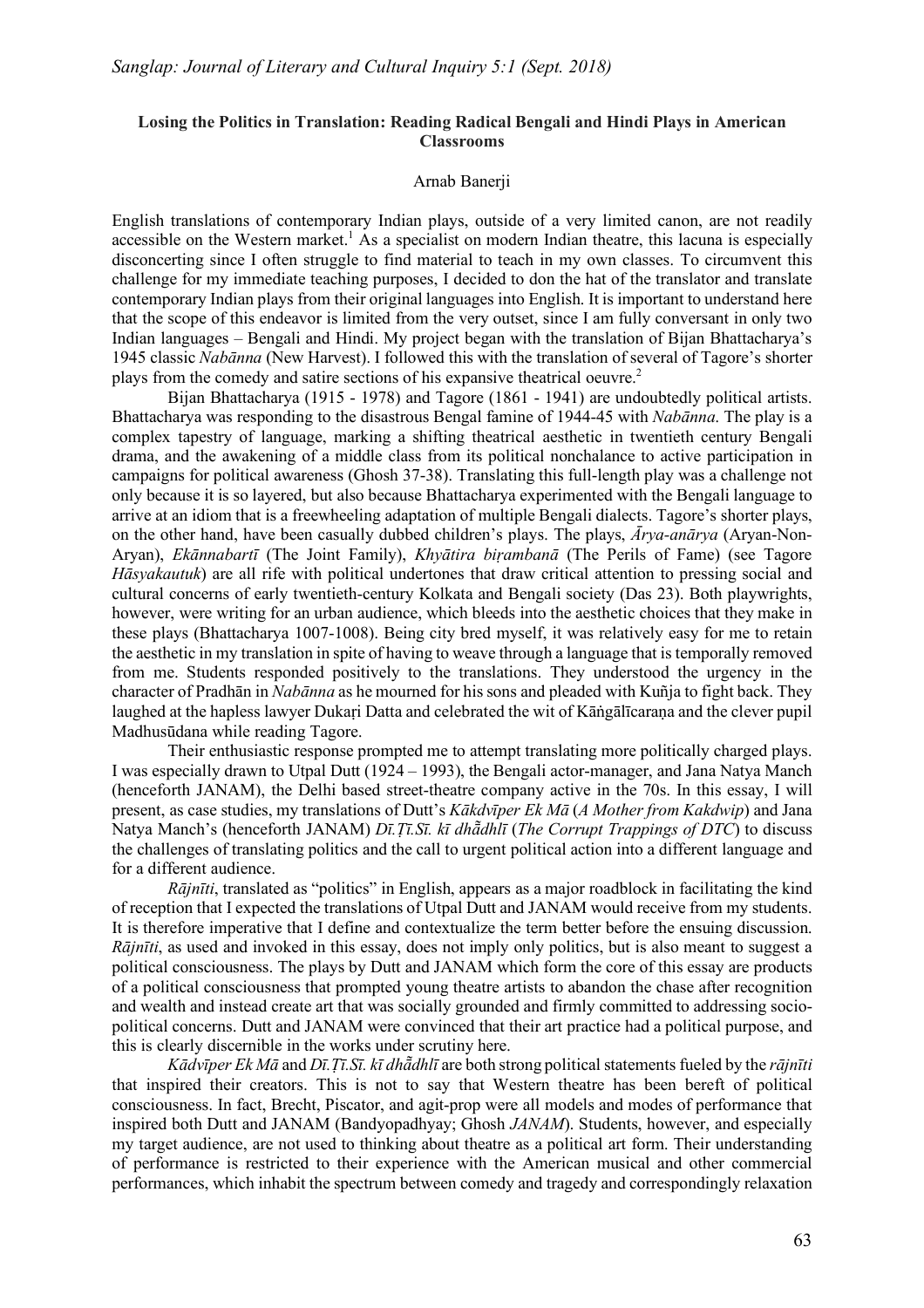and catharsis. The lack of exposure to politics and political thinking inhibits the development of a distinct political consciousness or what I refer to as *rājnīti* in this essay. The absence of *rājnīti* in their everyday milieu blocks a fuller comprehension of these texts, which are deeply rooted and embedded in the very political everyday struggles of the Indian population, as this essay will demonstrate.

The essay is arranged in several sections. In the first section I will briefly discuss Utpal Dutt, JANAM, their work and legacy. In the second section, I will discuss my process of translation and the challenges that I faced along the way. In the final section of the essay I will offer some concluding thoughts on translating political plays from one milieu to another based on my experience of using this material as a teaching tool in my classes.

# **The Creators**

In this section of the essay, I introduce the reader to two of India's foremost voices in political theatre – the playwright actor-manager Utpal Dutt and the group JANAM, arguably India's foremost street theatre company. Dutt and JANAM were and are both unapologetically leftist in their political stance. Both the plays under scrutiny in this essay were written as political calls for action.

Utpal Dutt (1924-1993) is one of the most well-known and revered figures in modern Bengali if not in modern Indian theatre (Banerji 222). In a career that spanned nearly five decades, Dutt wrote, directed, produced, and acted in commercially successful and politically astute plays. During his long career, political challenges and controversies were his constant companions even as he charted new directions in urban Bengali-language theatre. Noted theatre critic Samik Bandyopadhyay, a living Bengali theatre encyclopedia, observes that 1970 was the end of an era for Utpal Dutt (Bandyopadhyay i). In this year, Dutt quit his long-time association with the North Kolkata-based Minerva Theatre and his theatre group the Little Theatre Group disintegrated, triggered by divisive politics employed by their disruptors who had been planted in the organization by the ruling Congress party.<sup>3</sup> Dutt explains the transition, "After the Little Theatre Group broke into a thousand pieces in front of our eyes, after they left Minerva, … then we took on the name Peoples' Little Theatre. As direct descendants of the Little Theatre Group we claimed that name" (Bandyopadhyay i). *Kākdvīper Ek Mā* is representative of this transition.

The transition is characterized with Utpal Dutt's search for a new form of political theatre driven by his new found "enthusiasm and enchantment" for *yātrā*– the itinerant popular theatre form from Bengal. Fearing the breakdown of the Little Theatre Group, Dutt and his compatriots created the Bibek Yātrā Samāj (which can be translated as Conscious Jatra Society) in 1969-1970. The group realized quickly, however, that they did not have the business acumen to run a *yātrā* operation. Sobha Sen, Dutt's longtime creative partner and wife writes:

> We had no idea what the organizers were like. And the organizers were taking undue advantage of our propriety. As a consequence, dissatisfaction was brewing in the group. The organizers would never pay the full performance fee ahead of the performance, and we know that they were unable to pay the full amount. They promise to clear dues once we are at the performance site. And once we are under their supervision their masks fall off and their selfish selves come to the fore (Sen 100).

Dutt and his company decided to not pursue *yātrā* productions after the experience of the first season. *Yātrā*, as a genre, however, continued to influence Dutt's theatre writing and productions.4 Dutt explained that the tremendous energy and presence of the large crowds that he witnessed while performing *yātrā* changed him completely. He insisted, however, that the theatre that he crafted under this influence was a completely distinct art form although he tried to infuse the new theatrical language with some of the excitement of a *yātrā* performance (Bandyopadhyay iii).

Dutt eloquently demonstrates the difference between what he calls "pure theatre" and his brand of theatre that is influenced by *yātrā*: "[a pure theatre play] draws its audience into its environment but *yātrā* never attempts to do so" (Bandyopadhyay iii). Dutt continues to explain that a *yātrā* audience is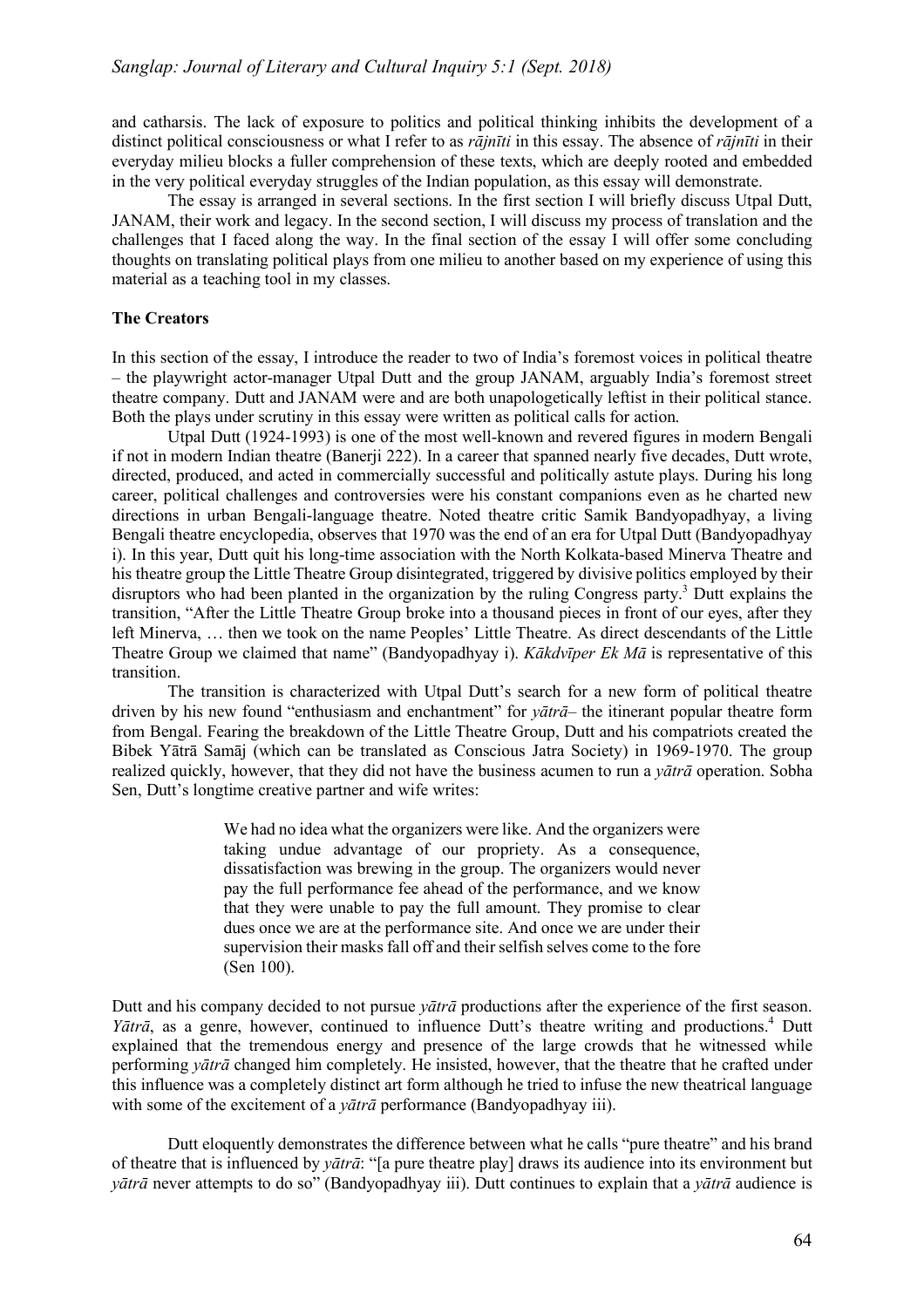far more vocal and instantaneous in its appreciation and in its criticism of the *yātrā* even while the performance is underway. Actors, therefore, have to circumvent this challenging and disruptive environment continually over the course of a *yātrā* performance and create small instances of intense emotional scenes. Dutt compares this sectional arrangement of *yātrā* plays to Brechtian epic theatre, but he is quick to point out that unlike Brecht's theatre, which invites the audience to critically reflect on their social circumstances, a *yātrā* performance simply tries to trigger an emotional response in the audience. We see evidence of this style of writing in Dutt's plays from the 1970s onwards, including the one-act *Kākdvīper Ek Mā*.

The 1970s not only transformed Utpal Dutt's performance practice but also mobilized a group of young theatre enthusiasts in New Delhi to create a platform that would allow them to exercise their "dual commitment to both art and politics" (Ghosh *JANAM* 6). The impetus to form a cultural platform came from the urge to support the nascent Student Federation of India's (SFI) attempts to consolidate their position at the University of Delhi. The immediate need was to perform at a peasant's conference in Punjab in 1971. The young students who came together to create the singing troupe did not have any training in music, but they did not lack enthusiasm. In order to regularize the cultural work that the singing troupe was engaged in, the group decided to use the resources of the almost defunct Delhi chapter of the Indian Peoples' Theatre Association (IPTA). Ideological differences between opposing factions of the Indian left, however, did not allow the association of the young artists with the erstwhile Communist cultural wing to last for long (Ghosh *JANAM* 28-29). Differences of opinion over whether the company should perform in pro-Congress events led to their being thrown out of the IPTA offices and resulted in the eventual birth of JANAM in 1973. JANAM, which literally means "birth" in Hindi, functions as an acronym for Jan Natya Manch (the group's name can be translated as People's Theatre Platform/Stage).

During its early years, JANAM performed proscenium plays that were either written collectively by the members of the group or were translations from other Indian languages. The group travelled to the interiors of the Indian hinterland to reach a larger audience. Arjun Ghosh chronicles the many escapades of the group during these formative years including instances of overwhelming public support and risky life-threatening situations that the members barely escaped. The emergency imposed by Indira Gandhi in 1975, after the Allahabad High Court found her guilty of electoral malpractices, put a stop to public political activity including the theatrical work of JANAM. JANAM resumed its work after the emergency was called off in 1977, but even after a year and half the group had not been able to perform as many shows as they did in the pre-emergency period. Ghosh observes that JANAM's hosts, who had to bear the brunt of the repressive Emergency, were in no financial position to make the logistical arrangements for the staging of full-length proscenium plays (Ghosh *JANAM* 34).

Adding to the paucity of resources was the growing dissatisfaction among the actors of the troupe with their creative output and with not being able to reach out to the audience who were "the source of sustenance for their theatre." It was this crisis that inspired the group and one of its founding members Safdar Hashmi to take a momentous decision. Moloyashree Hashmi revisits the moment when JANAM decided to move away from the exclusivity of the proscenium space to a more egalitarian performance space:

> We used to rehearse in the JNU City Center at 35, Feroze Shah Road, and we were sitting there on chairs wondering what to do and it was as simple as that – *agar hum bade natak nahin le ja sakte hain janta ke beech mein to hum chhote natak le jayenge* [if we can't take big plays to the people then we must take short plays] – and this is how, you know, the search for short plays began. We weren't quite satisfied with what we found, and so we took a major decision – I think the most important decision JANAM has ever taken – that we would write our own plays (Hashmi 58-59).

The decision resulted in the group's first self-written short street play *Machine* (1978), which propelled the group to recognition amongst its audience. Various trade unions translated, adapted, and performed the play across India in various languages to communicate the message of the systemic exploitation of the working classes by factory owners and corrupt government apparatuses.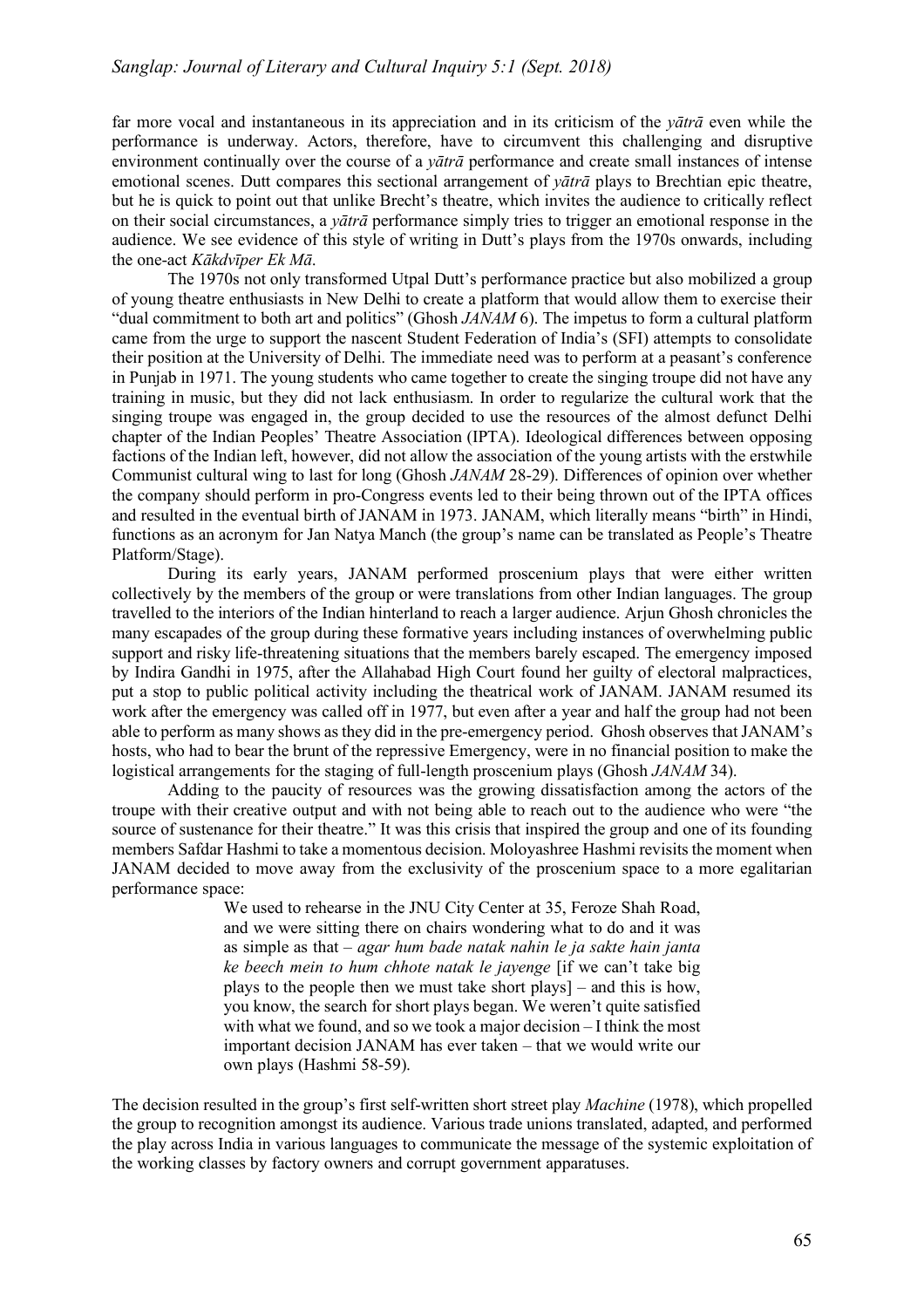*Dī.Ṭī.Sī. kī dhā̃dhlī* (*The Corrupt Trappings of DTC*) was conceived and written in 1979 and is a representative example of the way in which the group conceives and creates its plays. In February 1979 the Delhi Transport Corporation (or DTC) raised bus fares, which added to the burden of the common people who were already reeling under the pressure of steep inflation. JANAM's founder Safdar Hashmi was informed by a SFI colleague that the student federation was organizing a protest and enquired if the company could put on a performance during the event. Hashmi gathered his team and in a few short hours had created the play *Dī.Ṭī.Sī. kī dhā̃dhlī* (*The Corrupt Trappings of DTC*) (Ghosh 45-46). The very real portrayal of a bus stop and the many struggles of the daily commuters while navigating the unreliable DTC network resonated with the public who enthusiastically wove a movement around the play. The Delhi Transport Corporation (DTC) was forced to reduce and rationalize its fares in response. JANAM revived the play in February 1986 in response to another DTC fare hike. This time, however, the police and the administration were cautious, and they cracked down on the company, arresting senior members during performances to disrupt proceedings. The play, Safdar Hashmi noted, "was the first time that [JANAM] operated like real street theatre should" (Ghosh 47). JANAM continues to function as an active political street theatre group (they have already performed more than 100 shows in 2018) and has inspired a whole generation of street theatre work in various corners of India.

Both Dutt and JANAM represent the political left in Indian theatre. Dutt's style shifted over the years and it was only in the latter half of his career that he turned to an aesthetic that sheds the veneer of style and narrative and directly addresses political questions, as represented in *Kākdvīper Ek Mā* (*A Mother from Kakdwip*). For JANAM, to take the political message to the streets through short and sharp vignettes was a primary urge. The pace at which *Dī.Ṭī.Sī. kī dhā̃dhlī* (*The Corrupt Trappings of DTC*) was written, readied, and performed represents the style of the group at its very best. It is for these reasons that I decided to shift the focus of my translations from the lyrical, almost poetic politics of Tagore and Bijan Bhattacharya to the shorter works of Dutt and JANAM. I wanted my students to understand the rapidly shifting political situation in India in the 1970s and the ways in which the major artists of the period were responding to it. I found no better representative of the period than these shorter plays. But the task was easier said than done.

# **Translating** *Rājnīti*

Utpal Dutt's *Kākdvīper Ek Mā* (*A Mother from Kakdwip*) does not offer any build-up: it launches straight into what will eventually be the heart of the play. A neighbor enquires with the mother (of the title) about her son's whereabouts. The neighbor foretells the inevitable death that awaits the young man for his political leanings. The son – we are told halfway through the first page – is an absconding Communist organizer and the cops are looking for him.

JANAM's *Dī.Ṭī.Sī. kī dhā̃dhlī* (*The Corrupt Trappings of DTC*) does not offer much of an introduction either. An actor comes in with a sign that bears the Delhi Transport Corporation (DTC) logo. The sign symbolizes a bus stop and immediately we are launched into the action of the play featuring hassled and hapless commuters, who are waiting hopelessly for a bus. The immediacy of both these plays captivates the attention of the non-captive audience and allows the performance event to deliver its message. My challenge and goal while attempting to translate these two plays was to replicate the captivating quality that characterizes them.

When seen side by side, both plays appear to have some strong similarities while being very different from each other. The plays are long enough to sensitize the audience to the malpractices of the ruling political party. As a practical consideration, the plays are also easily transportable to their next performance site. They both allow the actors to escape from political watchdogs who would infiltrate the performance sites as disruptors. Both groups wanted to sensitize the common person to the friend that they had in left-wing politics as opposed to the ruling democratic-centrist coalition headed by the Indian National Congress in New Delhi. Both Dutt and JANAM represent the kind of political immediacy to be expected from plays that are meant to be performed in less than twenty minutes, and in locations that lack the basic infrastructure required for even the most basic theatrical events. Short sharp dialogues, gripping action sequences, and the occasional emotional outburst representing the plight of the marginal populations are the driving forces behind these plays.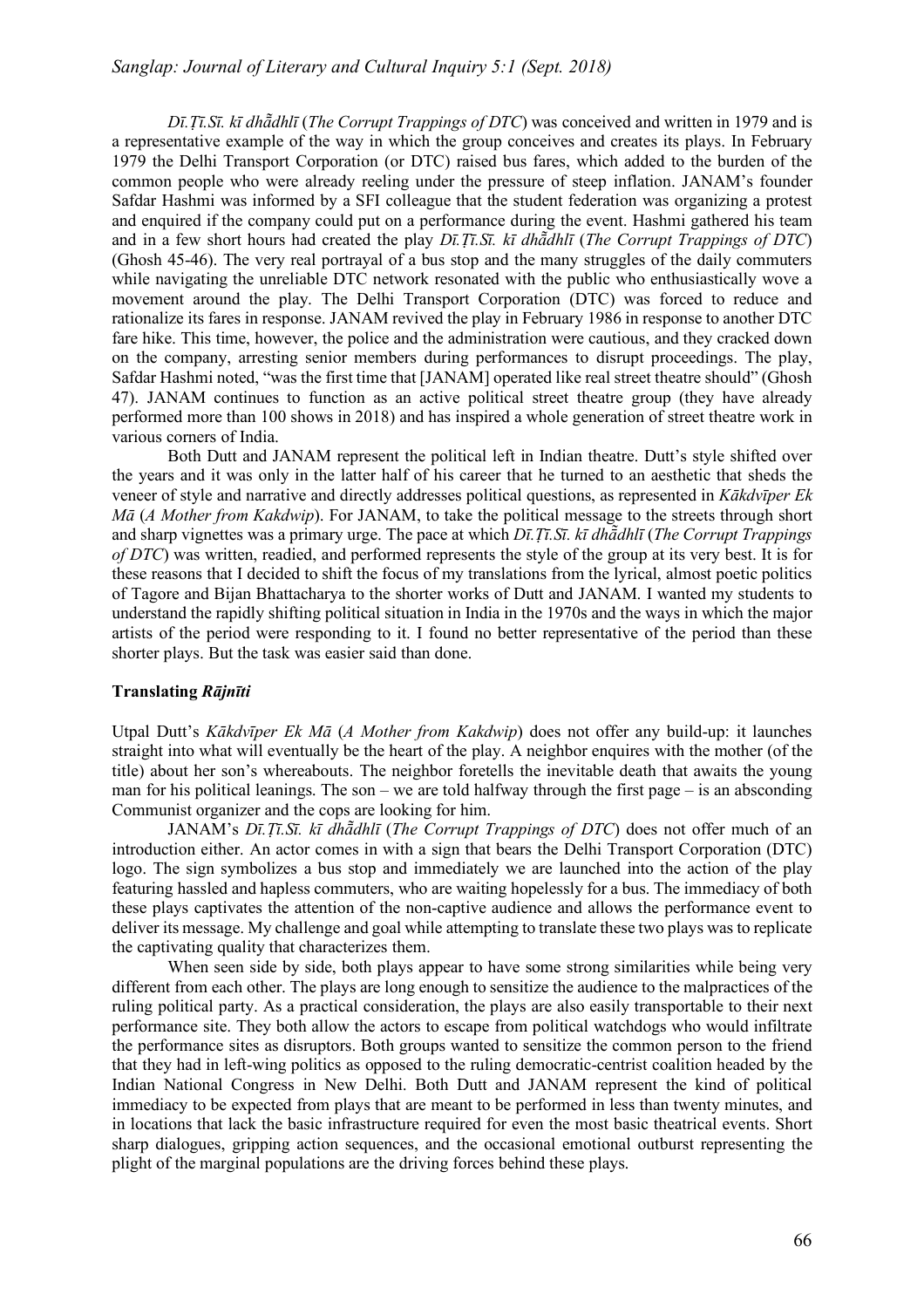There are multiple layers of complexity that appear as major roadblocks in my endeavor to not only translate but also to communicate the political urgency which I consider to be the heart of these dramatic texts. My target audience of American undergraduate students is temporally, spatially, and culturally removed from the milieu of these plays. An Indian village, especially the kind that Dutt chooses as the location for a play, is practically impossible for this group to imagine. Equally impossible is for them to imagine the interminable wait for buses at a city bus stop, because public transport is seldom accessed by these students, the majority of whom have had the luxury of either owning a car or having access to some personal mode of transportation. Moreover, these students have also largely grown up in a culture of round-the-clock social-media driven news delivery which aims to outrage rather than inform. One can add to these cultural differences the fact that most of the students have had no first-hand experience of dealing with class and class struggle and therefore cannot comprehend the precarity of the social situation that the characters of JANAM's plays represent. The problem is further compounded by the fact that most of them regard communism as a way of life (not a socio-political philosophy) that is archaic, impractical, and impedes political and personal freedom. The project, therefore, had to begin with sensitizing students to political thought in general and the global role of communism in particular, especially in the Global South. This is followed with introducing students to the temporal, spatial, and cultural complexity of Eastern and Northern Indian urban spaces. And finally, on to the translated plays.

Theatre is a culturally rooted and socially specific phenomenon. This is especially true in the case of political performance which draws on contemporary events from the source cultural milieu and very rarely aim for the universal. For example, JANAM assumes that its audience, when and if they stop for a performance of its plays, will have had some experience navigating DTC networks, or will relate to the plight of workers in mills that have been locked out. Similarly, Dutt assumes that his audience will know about Kakdwip, an island in the Sunderban region of Bengal, and will have seen news reports of young Communist firebrands revolting against the landed gentry in this area of the state. Based on this preliminary knowledge, the writers aim to inform the audience about what is going on behind the scenes or away from the public gaze. The engagement in the case of Dutt's and JANAM's audience, therefore, is political as opposed to aesthetic. The political engagement of the audience infuses the plays with *rājnīti*, and completes the text. Audience reception, therefore, is not simply an aesthetic necessity but a political need. Political artists like Dutt and JANAM and the success of their political art can only be measured by the political fervor they inspire in spectators. The reason that these works can effectively function with their barebone radical aesthetic is the political imagination of their audience, which does not willingly suspend its disbelief, but fills in the works' missing pieces with their own lived experiences and realities.

Students trained to read plays in a Western classroom look for textual markers that make these works a play first, and a political document later. They do not identify with the characters as flesh-andblood people, but as characters within a dramatic arc. Finally, the plays are thought to be telling a specific story about a specific set of characters rather than representing a social problem and a need to address it through popular mobilization. The Euro-American theatre tradition is not completely bereft of political content, of course. Euro-American political theatre, especially street performances, are however aesthetically very different from their Indian counterparts being discussed in this essay. *The Living Newspaper* or Julian Beck and Judith Malina's *Living Theatre* relied heavily on the use of symbols, metaphors, and double entendre to create a political rhetoric. Dutt and JANAM, on the other hand are interested in addressing the issues that lie at the core of their plays directly and without the veneer of symbols, perhaps because their audience did not believe in such luxurious urban political rhetoric. In other words, teaching theatre and especially plays that are very heavily rooted in their sociopolitical milieu reminds one of what Peter Hall describes as "looking through frosted glass at the original [...] you can't quite get at the absolute" (Hall and Batty 387). As a translator, I imagined my work as cleaning the glass as much as possible, while trying not to fit into either end of the spectrum of translations imagined by Hall as stretching from the "[a]lmost pedantic accuracy of the Oxford ones to the over-colloquial, [and] sloppy" (Hall and Batty 387).

My translation of Dutt's *Kākdvīper Ek Mā* (*A Mother from Kakdwip*) begins with a preface. The preface locates the play in Kakdwip and explains that this is an island near the mouth of the river Ganges bordering the largest mangrove forest in the world – the Sunderbans. It then goes on to explain that during the 60s and the 70s, this region was rife with political tension between young Communist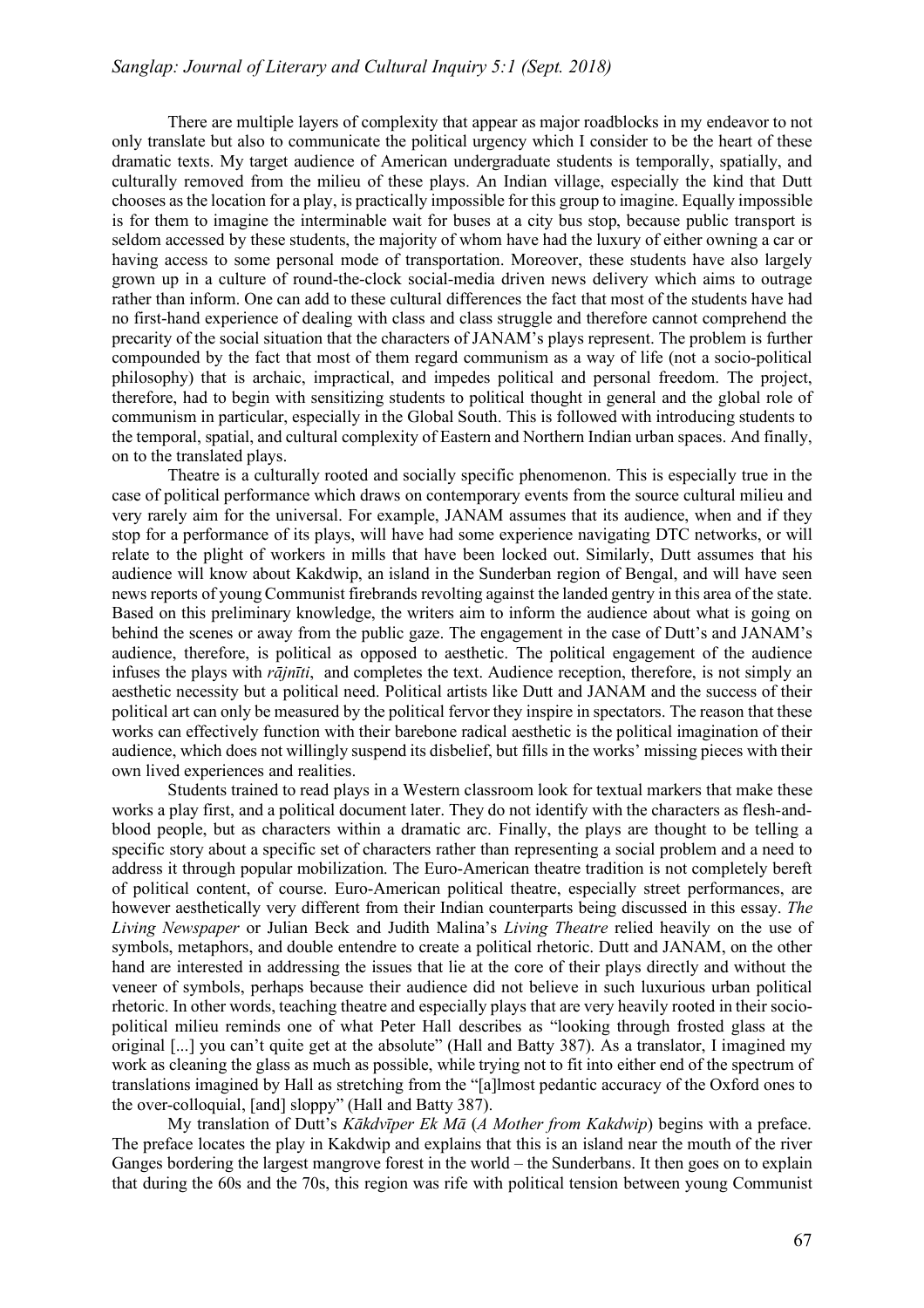guerilla fighters and the forces of the state (Chattopadhyay). The preface enumerates the distance between Kolkata and Kakdwip and explains how that physical distance translates into social, cultural, political, economic distances and therefore substantially increases the philosophical distance between the city and its fringes.

I added a similar introductory section to my translation of *Dī.Ṭī.Sī. kī dhā̃dhlī* (*The Corrupt Trappings of DTC*). The preface explains the urban landscape and sprawl of Delhi, the significance of the bus network for its citizens and especially to those that make the daily commute from the suburbs into the main city for work. It explains the different meaning of the word "suburb" in the Indian and the American contexts, since I found that my students tend to equate suburb with affluence, an equation contradicted by the Indian social and urban landscape. For both plays I have inserted a section in the preface that briefly explains what is meant by Communism in India.

The preface is followed by an elaborate stage direction. I find this particularly useful in the case of Dutt's *Kākdvīper Ek Mā* (*A Mother from Kakdwip*) since the play is set in a domestic space and I want my students to have a fair idea of what that space might look like in an Indian context. In the case of the JANAM street play, the form allows for a certain flexibility and playfulness and my students seem to understand that a man standing with a sign, inviting the audience to temporarily suspend disbelief and play along, is an allowable creative license. The willingness to play allows me, as the translator, to get quickly past the context and head into the play itself.

With the context firmly established and a vivid mental picture conjured for my students, we dive into the theatrical texts themselves. And it is here that we encounter the major roadblock in this process – the untranslatability of certain words and emotions from the source language to the target language. For example, let me reproduce a section from the original text in Bengali followed by my translation in English to highlight the difference in sentiment that the language switch produces:

> *Mā: (Hese) ki ye balen āpni? Āmār Mahendra ekṭā māchi mārte giẏe pāre nā, ār gharbāṛi jvālābe ki kare? Paṛaśi: Eke'i bale strī buddhi. Lekhāpaṛā jānō?*  $M\bar{a}$ *:*  $N\bar{a}$  to. *Paṛaśi: Khabarer kāgaj paṛo? Ānandabājār patrikā nām śunecha? Mā: Nā to* (Dutt 537).

Mother: (smiles) You have no idea what you are talking about! My Mahendra is incapable of hurting even a fly, and he went about burning people's houses? Neighbor: This is what is referred to as feminine intelligence. Are you literate? Mother: No. Neighbor: Do you read the newspapers? Have you heard the name of Anandabazar Patrika? Mother: No. (Dutt and Banerji 1).

To a Bengali speaker the mother would appear demure and deferential in this brief exchange. The mother's character, as is easily discernable, is acutely self-aware of her position in the society as an illiterate woman. In the translation, however, as my students noted, the character of the mother appears more confident than she originally is. Her disbelief, for example, at the neighbor's insinuation that Mahendra, her son, has been burning people's houses in the Bengali original is a quiet rebuttal of the neighbor's suggestion. When translated to straddle the fine middle ground between soap opera and pedantic accuracy, the mother's response reads like a confident assertion. The finer nuances of the language increase this challenge further. The Bengali "*Nā tō*" does not have an effective counterpart in English and therefore had to be translated simply as the far more assertive "No." The strong negative replaces the mother's bewilderment at being asked the questions regarding literacy and her acquaintance with the largest circulated daily newspaper in Bengal (*Ānandabāzār Patrikā*) which are evident in her defensive response to these questions in the original.

Emotional responses where a character is either pleading or grieving translate slightly better between languages. For example: the mother's desperate appeal to god to save her child from harm is evident in the lines, "My God! Narayan! Keep a look out for my Mahendra! He is the last hope, my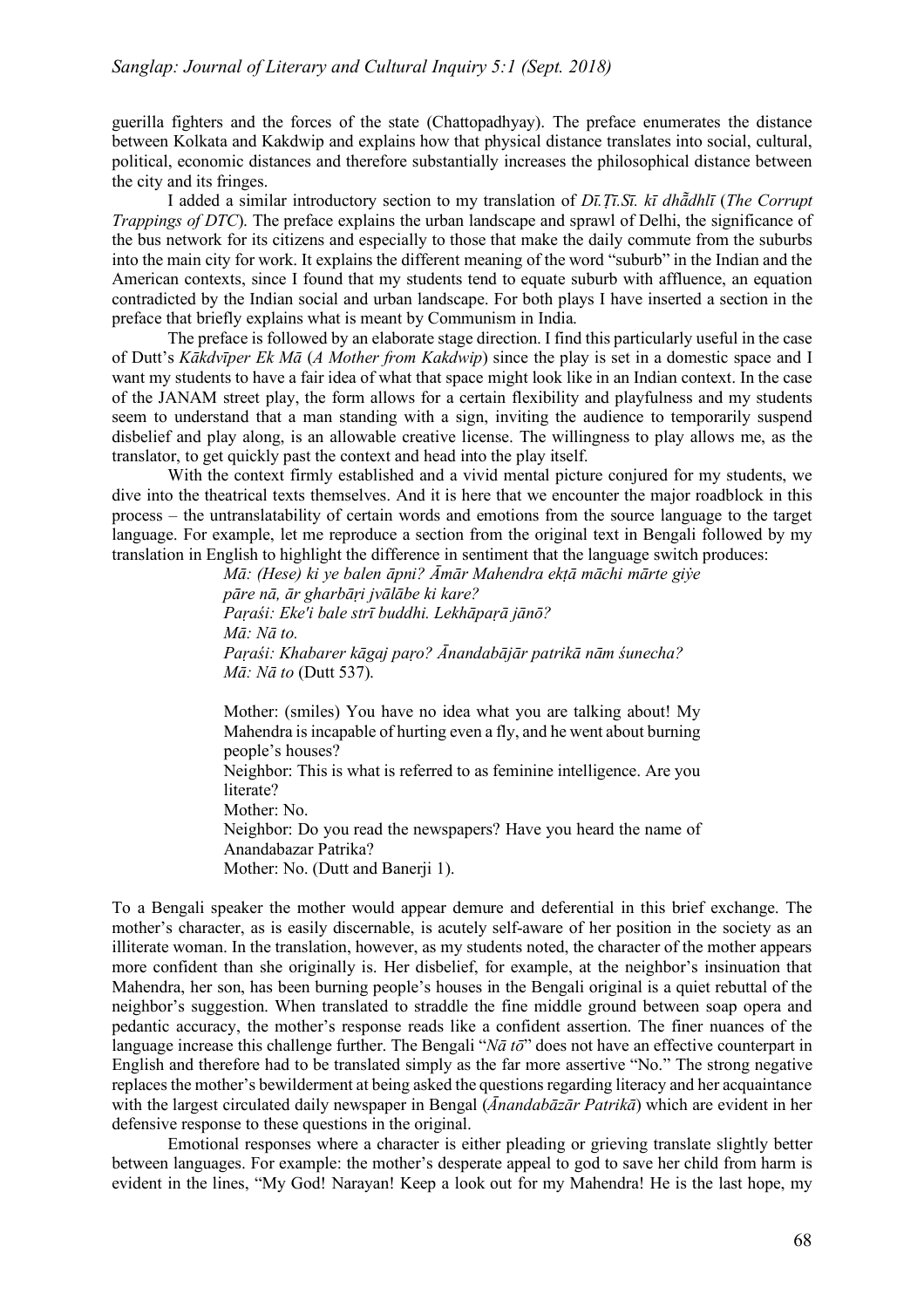only comfort, the only comfort of a poor widow, don't let him die my God, don't take him from me" (Dutt and Banerji 3). The reason for grief and loss translating more easily across languages is explained by studies on cross-cultural interpretations of grief which suggest that "grief is both a universal and a personal experience" (Gloviczki 48).

As the play proceeds. Mahendra comes home for a full meal. The mother enquires of him, "What does 'Communist' mean?" Mahendra's response to this question reminded me of the struggle to translate to my students the politics and the far-left propaganda that guides Mahendra's response. It was almost as if the character of Mahendra were channeling my own difficulty in communicating the message to my students. Mahendra says, "You have asked a very difficult question mother. How do I explain?" (Dutt and Banerji 5). Mahendra's response uses rather simple language because Dutt uses the character as a mouthpiece to inform his audience that Communism and its adherents, the Communists, believe that it is possible to create a classless and oppression-free society where the proletariat will be running the government. Since the audience that Dutt wanted to reach was almost uninitiated into the finer nuances of Communism, just as my student group was, the language used is very simple and void of rhetorical excesses. Dutt's audience, however, were living in the political moment of the plays. Contemporary audiences in Bengal revisiting the plays continue to have the advantage of having a reference to reflect back on the milieu for which the play was originally created. My audience lacked the context to reconstruct this. Therefore it becomes important to continue reinforcing the content, by reminding the readers that the play is not to be read as a story of a mother and her son but as a documentation of the political instability in India during the 1970s.

Later in the play the mother acknowledges being illiterate and accepts the fact that she can't follow everything that Mahendra has been telling her about Communism and the people's revolution. The mother's acknowledgment of her naïveté and lack of education to her son carries tremendous emotional weight for the native speaker. The mother acknowledges the son as intellectually superior through this response. But she continues to engage with Mahendra in decrying the violence that the Communists have unleashed on the landed gentry. Dutt uses the character of the mother masterfully to clear common misconceptions and rumors about Communist ideology. In the equation presented to the audience, the mother represents the common person who is outside of the political crossfire but has questions about the politics at play, while Mahendra is the political person who explains the leftist ideology in easily comprehensible terms for the audience to understand and appreciate. The exchange translated well because of the simple rhetoric, but it was read by my students simply as a tender moment between a mother and her son, especially because the mother almost immediately slips into caregiving mode after the political exchange with her son.

Mahendra sits down for a quick meal which is immediately interrupted by the arrival of the *zamindār* (land-owning member of the upper class) and the police. The mother hides Mahendra and refuses to divulge his whereabouts when the police interrogates her. The *zamindār* realizes that the use of soft power instead of force is going to be more effective in this instance, and begins pleading with the mother to tell him about Mahendra's whereabouts, promising that he will ensure that his life is spared. The long pleading scene between the *zamindār* and the mother is a "hot" moment in the play following the "cold" exchange between the mother and Mahendra where the son introduces his mother (and the audience) to the Communist ideology.

The mother pleads with the *zamindār*, initially feigning innocence, and then gradually gives in to his pressure and reveals where Mahendra is hiding. The strength of the mother's plea is intensified by her use of words like "bābu", "hujur", "mālik", "prabhu", "rājā", "mā-bāp", "garibeer mā-bāp". The first four words are various versions of master, sir, and owner. Depending on context, the words denote the extent of the power differential between the speaker and the addressee. The word "*rājā*" translates as king, whereas "*mā-bāp*" and "*gariber mā-bāp*" translate respectively as "mother-father" (i.e. "parents") and "parents to the poor", meaning figuratively a "protector of the poor". Dutt's audience, who know to equate the figure of the *zamindār* with oppression, can immediately see through the irony of this exchange between the *zamindār* and the mother. The sympathy of the audience would lie with the mother who the audience recognize as desperate to save her son while recognizing the futility of her pleas. Communicating the height of the *zamindār*'s socio-cultural pedestal without complicating the reading with a discussion of the *zamindāri* system was a difficult challenge. The *zamindār*'s clever ploy to sympathize with the mother confused my students, who, not unlike the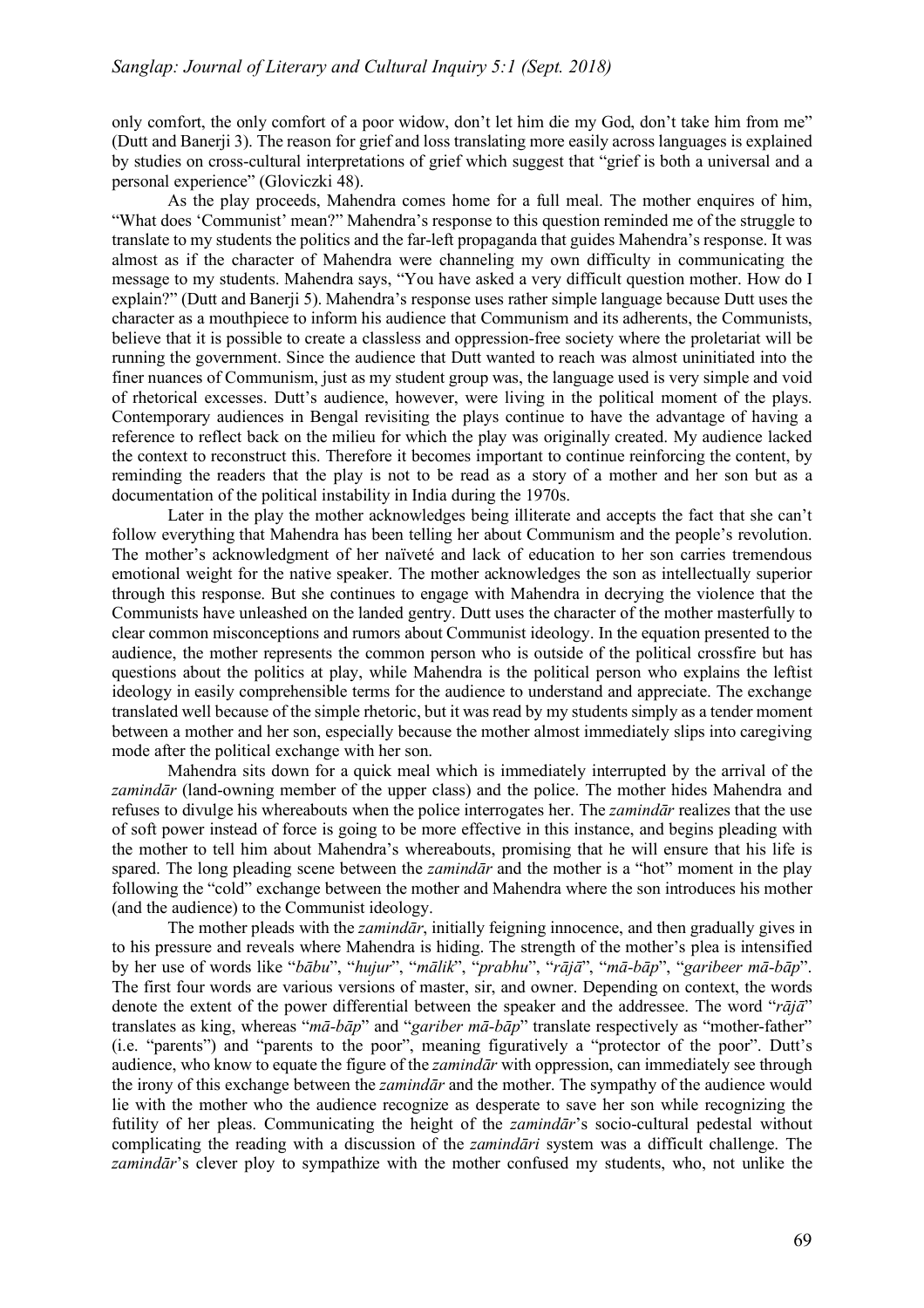mother, dropped their guard and pictured the *zamindār* as a benevolent benefactor. The exchange, however, loses the political urgency and emotional intensity of the original:

> Mā: Hujur, āpni āmāder mālik, prabhu, rājā. Āmāke bā̃cān hujur. *Āmār Mahendrar prāṇ bā̃cān hujur. Āpni chāṛā āmāder ye keu nei hujur.*

> *Jamidār: Kem̐da nā, pā chāṛo. Āmi ceṣṭā karchi. Mahendra yadi esab khunokhunir madhye jaṛiẏe nā paṛta, tāhale dekhtām ki kare ai puliśer*  bāccārā āmār grāme dhoke. Ki karba? Bara bekāyadāye pare gechi! *Mahendra kothāẏ, bale debe?*

> *Mā: Hujur mā-bāp. Āpnār pāẏe mahendrake sam̐pe dicchi. Āpni pāẏe ṭhā̃i deben bābu* (Dutt 544).

> Mother: My lord, you are our lord, our king, our savior. Save me, my lord. Spare my Mahendra's life my lord. Who else do we have but you, my lord?

> Zamindar: Stop crying now! Let go off my feet. I am trying my best. If only Mahendra hadn't been involved in all of this murder and looting. I would have also seen how dare these police enter our village. But what do I do now? I am faced with a conundrum. Now, will you please tell me, where is Mahendra?

> Mother: My lord, my protector! I will bring Mahendra to you my lord. But please protect him and save him, my lord (Dutt and Banerji 13- 14).

Similarly, the appeal with which the play ends rings hollow in translation when in performance it would have evoked a strong emotional response from the audience: "Mother: Listen all of you, Mahi is my son. They took him away from me. I lost Mahi today, but in return I got all of you, you who will finish the work that Mahi started" (Dutt and Banerji 17)\

Without the context and from the relative safety of being situated in a fairly expensive American mid-size school, my students see the ending of *A Mother from Kakdwip* as a tame melodramatic gesture. The grief of the mother at losing her son to an adversarial political situation translates well into English, as previously mentioned. The mother's declamation, "But I got you arrested my boy, I your own mother. I am now responsible for your murder, my boy," however, does not carry as much of an emotional weight for my students as it would have for the original audience of the play, who are culturally accustomed to imagining a mother as someone who always prioritizes the interests of their children over their own. The culturally specific notion of the mother as an ultimate refuge drives home the emotional intensity of this scene, which is lost for an audience that fails to recognize this cultural signifier. The desperate plea to take up arms and retaliate against the state machinery with which the play ends and Dutt's intended pro-communist and anti-state sentiments to his audience are therefore lost in translation, obscured for my students by the veneer of what appears to be simply an emotional outburst.

JANAM's *Dī.Ṭī.Sī. kī dhā̃dhlī* (*The Corrupt Trappings of DTC*) is an even shorter play that was created collectively by the group in response to a Delhi Transport Corporation bus fare hike (Ghosh *JANAM* 45). I use the text not only to showcase the work of Jan Natya Manch (or JANAM) but also to demonstrate how artists can and have responded instantaneously to moments of civic and political crisis. I chose this play from amongst JANAM's extensive repertoire of plays because a fare hike – even if in a completely different context – is a phenomenon that my undergraduate student population can relate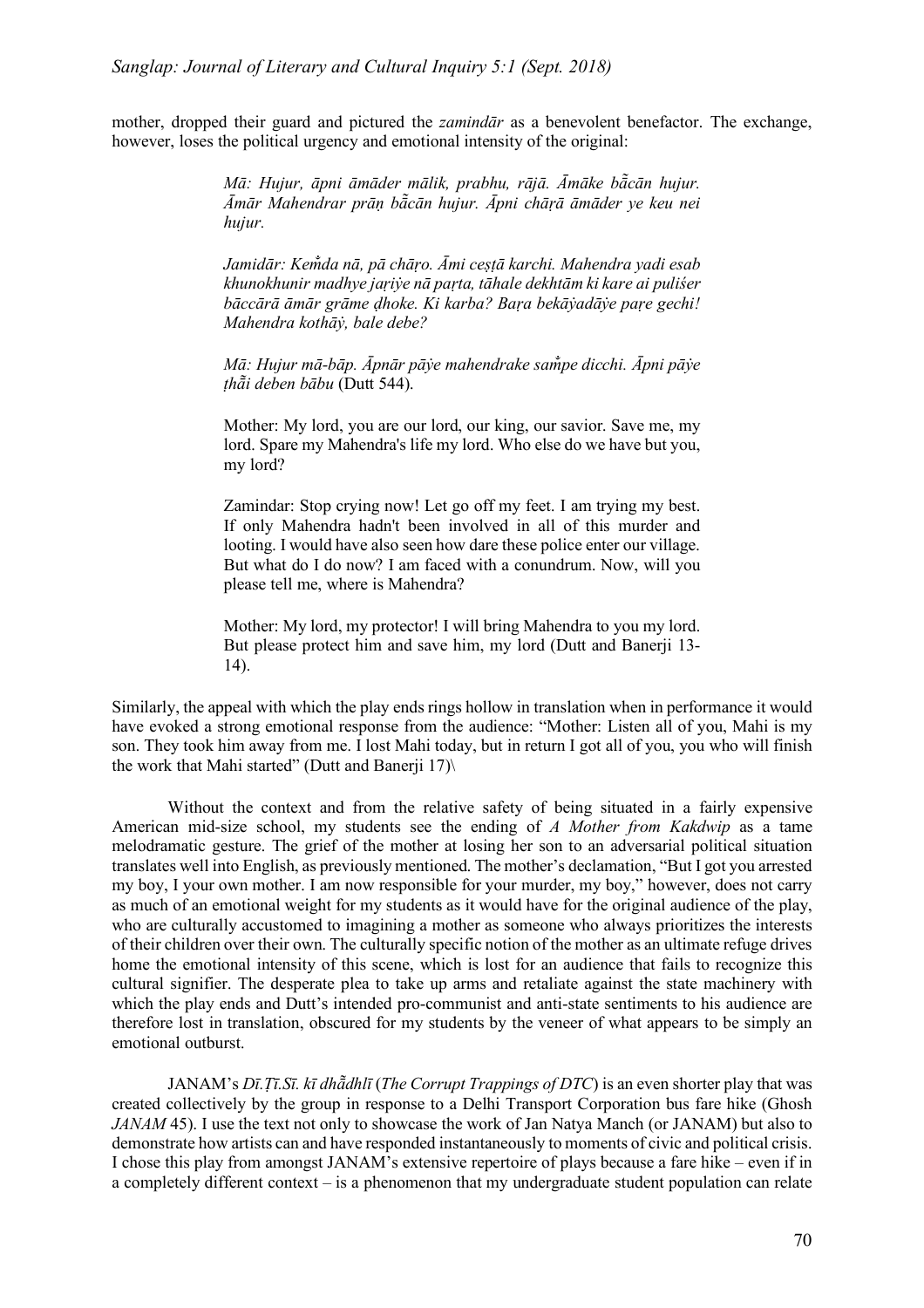to and are often vocally frustrated with. The play's title literally translates as "DTC's Rigging" and is a fairly convenient way to communicate the basic premise of the text. I changed the title to *The Corrupt Trappings of DTC* for my translation to convey the multiple levels of corrupt practices affecting the public utility company with which the play deals. This was part of my strategy outlined above regarding establishing context for my primary readers – American undergraduate students.

Context alone is, however, not enough to communicate the intricacies of the local problem that JANAM addresses through this play. In an initial episode of the play, the hapless passengers see a bus in the distance and they all swing into action to attract the attention of the driver and to get the bus to stop at the bus stop. They, however, soon realize that this is not the ride that they want:

> *Sab: rok ke, rok ke! nahī-̃nahī̃jāne do, dīlaks haĩ. hā̃, ye to zarūr*  rukegī, āge badh bhāī, yahā kisi ke pās fāltū paise nahī hai dīlaks mē *baiṭhne ke. har dūsarī basko ko to dīlaks banā diyā hai. ye nayā tarīkā* nikalā hai sālõ ne kirāe barhāne kā, sāmp bhī marā, lāthī bhī salāmat. *are, are, ek aur āī. rok ke, rok ke. ye bhī le gayā. mazāk banā rakhā hai sālõ ne.*

> Tīsrā: ye basẽ kyā sarkẽ nāpne ke lie calāī haĩ. ātī haĩ, jātī haĩ. (nairā lāgātā hai,) dī. tī. sī. murdābād. bas sārvis imprūv karo. dī. tī. sī. hāy*hāy* (JANAM 41).

> All: Stop! Stop! Forget it, let it go. This one is a deluxe. This one will stop here for sure. Move on man, no one here has any extra change lying around to ride in a deluxe bus. Every second bus is a deluxe. This is a new way that these DTC folks have invented to charge us more for the same ride. Two birds with one stone. Hey, hey, there's one more bus. Stop, stop! And of course, this won't stop. What a joke this is.

> Third person: Do these buses get out on streets to measure them? They come, and they go. (Starts sloganeering) Down with DTC. Improve the bus service. Down with DTC, DTC down, down! (JANAM and Banerii 2).

While the dominant sentiment of this passage is abundantly clear in translation, students struggle with processing the catalyst behind the scene, because the distinction between the deluxe bus and a regular bus is often difficult to understand outside of an Indian context. The abysmal public transportation infrastructure in Los Angeles helps the students and I to get started on a conversation about the issue that lies at the core of this play. The difference is of course that while for Angelenos the lack of public transport options is a nuisance that we can muse upon, the corrupt practices of the Delhi Transport Corporation (DTC) affects the real lives of millions of people. And while the play translates relatively well, for the students *The Corrupt Trappings of DTC* is not a political play but a "fun" text based on the daily troubles of everyday people. The misreading stems perhaps from a lack of personal and regular engagement with politics and political art. In the Indian context, and especially in the experience of JANAM, the use of popular culture elements, and peppering a political work with humorous quips and catchy phrases, simply helps drive the message home (Ghosh *JANAM* 155). There are western examples of the same, but over the years the plays of Brecht or the street activism of the Living Theatre have acquired an archival quality which separates the "fun" from the "political." The neo-liberal *rājnīti* at play in excising the political from an erstwhile political text has prevented students from acquiring and appreciating the political not only in foreign texts but in their own milieu as well.

Later in the play, the disgruntled passengers, tired of waiting for buses, decide to march to the offices of the DTC to protest against the dismal service plaguing their lives. The current political climate in the United States and the several marches that have witnessed millions take to the streets since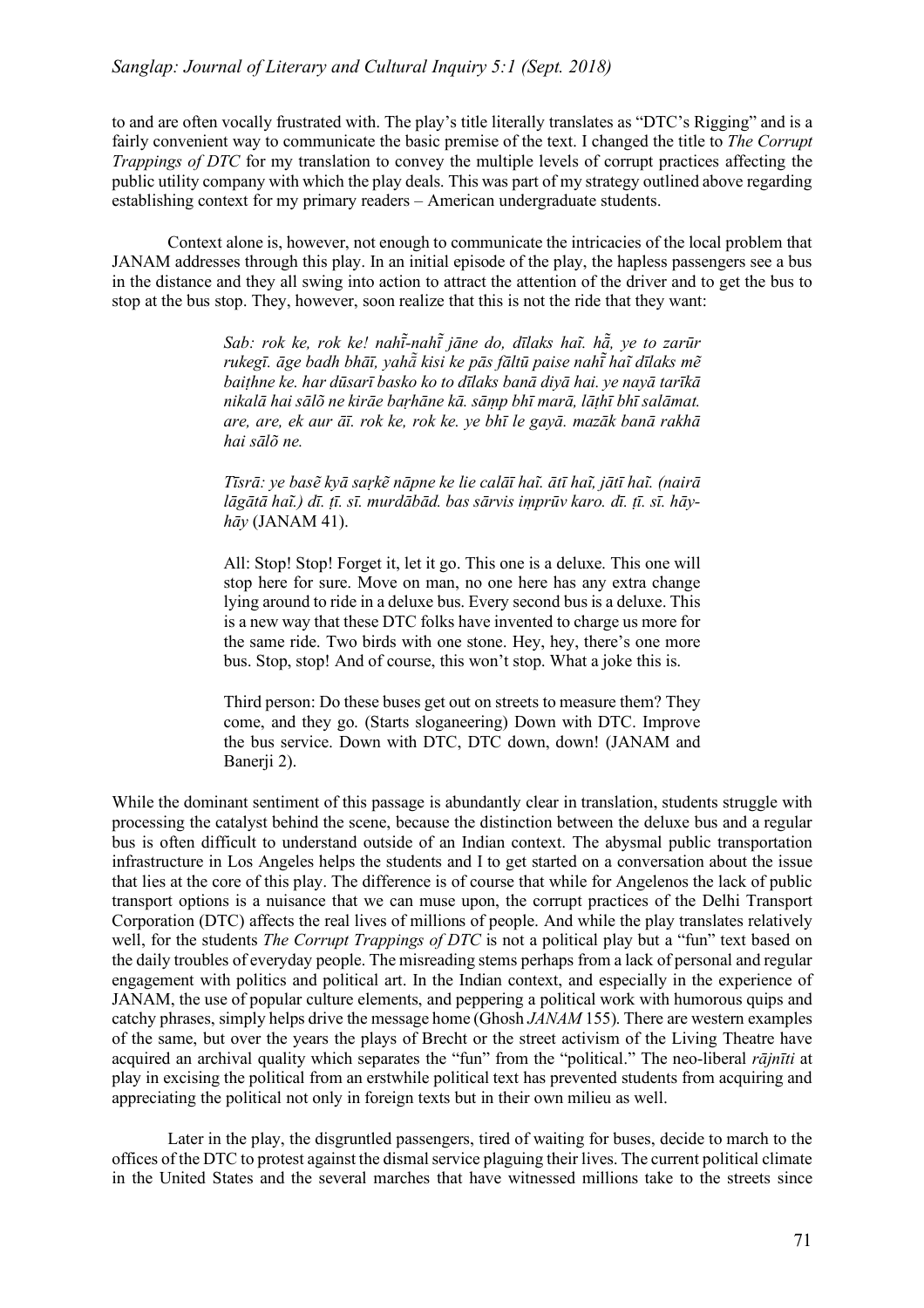January 2017 has sensitized an otherwise politically inactive student population to the merits of collective bargaining and a collective show of dissent. Therefore, the suggestion from one of the passengers to demonstrate in front of Scindia House, the DTC headquarters, resonates well with them. What stumps the students immediately, however, is the way that JANAM, borrowing from extant conventions seen across several traditional Indian performance forms, dissipates the building tension and momentum palpable in the passengers' mobilization by introducing the DTC manager with his lyrical musing on the luxury of his coveted position:

> *Mainejar: phūl hū̃is muskurāte caman kā, bādśāh hū̃dhā̃dhaliyõ aur ġaban kā, mainejar hū̃dillī parivahan nigam kā. qismat na bhī kyā gaddhī dilvāī hai, ghar baiṭhe baṃpar lāṭrī khulvāī hai. karoṛõ kā len*den hai, pūchne vālā koī nahī, ārām hai, tahrīf hai, cain hai, tokne vālā koī nahī, har baras saikarõ base kharīdavāte hai, dipo mē unke *iñjan khulvāte hai, karte haĩ lākhõ kī kamāī, ākhir ham ṭhahare prajātantr ke jamāī. phir prāiveṭ bas vāle hamāre purāne yār haĩ, āṭh kamāte haĩ to dete hamẽ cār haĩ, ūpar se nīc tak bā̃ṭta hai, isīlie dhandhā unse khūb paṭtā hai. unkī khātir apnī basõ ko kaṇḍam karvāte haĩ, sāl bhar mẽ lohe kā bhāv bikvāte haĩ. hota hai ghaṭā to huā kare, kaun-sā apne bāp kā jātā hai? sarkārī paisā hai, khajāne se at hai, peṭ mẽ samātā hai* (JANAM 42).

> Manager: I am a flower of this beautiful valley, emperor of all this confusion and mischief, a manager of the Delhi Transport Corporation. What a seat I hold by sheer luck, a bumper lottery from the comforts of my home. I deal in millions, no one to answer to. Such comfort, such peace, such doubtless bliss, and no one to rein me in. I sanction the purchase of hundreds of buses every year, take their engines apart in the depot, make millions from their sales, after all I am democracy's favorite son-in-law. The private bus operators are old friends of mine, if they make a dime, a nickel is sure to be mine, it gets distributed all the way through the food chain, no wonder then that everyone loves them. For their sake, we condemn our buses and sell them for the price of scrap in a year. The corporation runs on a loss, but why should we bother? It is public money after all, comes from the government coffers to end up in our pockets. (JANAM and Banerji 4).

The rising action followed by the "climactic moment" convention of much of narrative Western theatre seldom allows for such a lyrical intervention at such a critical moment in the play (Cardwell 877-878). The alternating "hot" and "cold" convention is, however, quite common in Indian forms like *yātrā* (Sarkar 93-94). Samik Bandyopadhyay explains this phenomenon while discussing the influence of *yātrā* on the writing of Utpal Dutt: "the attempt to create a highly effective episodic dramatic impact [...] relies on a person succumbing to the tremendous physical and emotional stress surrounding him and yet rising up through it by thwarting the same traumatic episodes through sheer will power" (Bandyopadhyay iii). The manager's lyrical introduction is the "cold" episode that follows the impassioned call from the passengers to initiate a vocal and active agitation against the DTC's malpractices. It also familiarizes the audience to the nature and extent of the DTC's corrupt practices through the person of the manager. The nonchalant way in which the manager celebrates rampant corruption is sure to have provoked strong reactions from the Delhi audience, and that can only be communicated as a complementary piece to the translation along with contemporary references from the student's own milieu – albeit without the same rousing effect.

Bandyopadhyay explains that the conflict which is obvious in these dramatic episodes is between the vested interests of the state power and the individual. The manager, therefore, is not simply a character but a representation of the corrupt state power, whose sole purpose is to trample the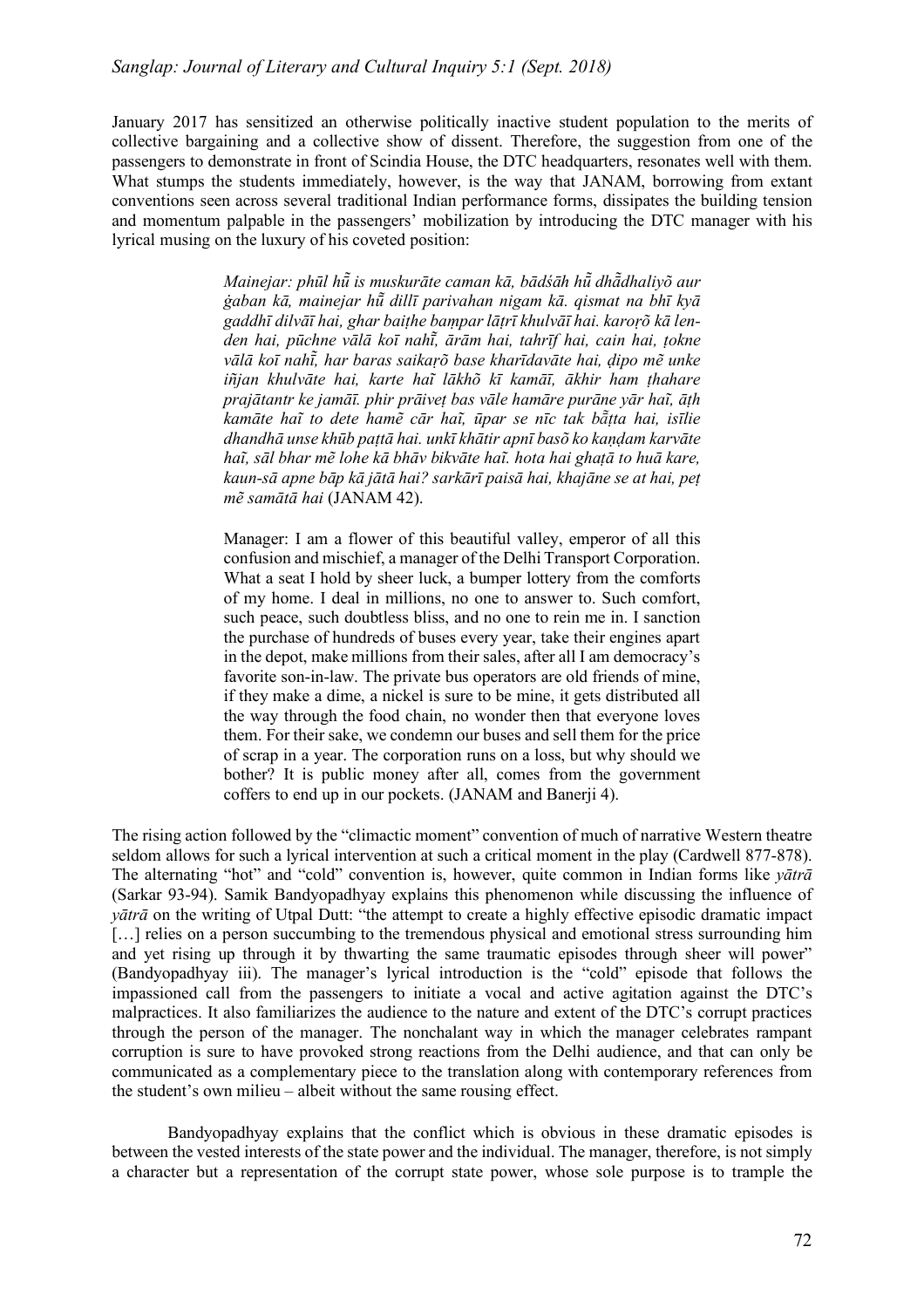individuals represented by the passengers. While Brechtian epic theatre sought to train the Western reader and audience for his dramas about characters being symbolic, the difference in cultural milieu does not allow that training to inform reader perception in the case of a Hindi play in translation. Students tend to read the manager as a single corrupt character, while the text seems to demand that its audiences/readers interpret him as a metonymy, or as the norm for people holding and wielding similarly powerful positions. The action reaches its highpoint when the manager unleashes police violence on the protesters. The scene freezes, and various characters address the audience, directly telling them why DTC bus fares are on the rise. The actors then break into a song informing the audience that the government is busy colluding with the International Monetary Fund and therefore inflation is on the rise in the country. They also lament the way in which the state mechanism cracks down on protests. The intent is to awaken the audience to political awareness, if not action. The audience is aware that the rising bus fare is but one of the many ways in which the state system is taking advantage of the common masses and therefore it violently quashes any protests.

Even though a learning curve impedes a full comprehension of this play, students seem to understand better the agitation, the protest song, and the call to march that punctuate the play, as opposed to Dutt's more sedentary *A Mother from Kakdwip*. As opposed to Dutt's play, JANAM's work is expressly designed for the streets and for people with short attention spans. The effect of everyday corruption on people's daily lives is, however, lost on the students.

Presenting the two plays *A Mother from Kakdwip* and *The Corrupt Trappings of DTC* together in their translated versions is an attempt to introduce students to post-independence Indian political performance. The plays are from a politically turbulent period in modern Indian history when civil liberty was cut significantly short. The plays celebrate resilience of the common masses in the face of state-sponsored and -administered terrorism; they inform the people about an ally systematically vilified by the state mechanism – leftist politics. And yet, in translation, the plays fail to resonate authentically with an American readership, appearing as static historical artefacts. The lack of historical context and the unfamiliarity of the readers with political art seem to be the main barrier that students face in the attempt to understand the political urgency of the texts, which seems obvious to a native reader. Providing complementary readings and a thorough grounding in the political context that resulted in the creation of the plays partially alleviates the problem. Complementary information, however, is not enough to bypass the problem that certain words and phrases pose, being simply not translatable to English from either Bengali or Hindi.The untranslatablility of the words means that the emotion that they represent and the reactions that they engender for a native audience are equally beyond translation, and can only be approximated in the translated text. In spite of these challenges, it is important that more plays are translated from their original languages into English. As Harry Carlson opines, "the drama will always have to lean heavily on translators. […] Playwrights deserve more translators who can provide these weapons" (Carlson 58). Translation of more Indian plays from their original to English is the only way to facilitate a wider and more complete engagement with contemporary Indian cultural expression in classrooms and in the academy.

## **Conclusion**

Caridad Svich writes, "The art of translation is a delicate one. At its best, you should not notice as an audience member that a play has been translated, but feel as if you are watching and listening to the original" (Svich 377). Even though the purpose of my translation is primarily academic, and my audience is composed of American undergraduate students, I wanted them to experience what Svich hopes the result of most translations, including his own translation of Garcia Lorca's work, would be: a seamless, immediate understanding of a dramatic text, albeit foreign. But as Douglas Langworthy reminds us, the comparison with the original language in a translation is never perfect and "some things just do get lost in translation" (Langworthy 379). Even with Langworthy's assurance, I worried, much like Anushiya Sivanarayanan did while attempting to translate Tamil Dalit poetry, about "making literal translations of poetry that show nothing but a kind of narrow, professional efficiency on the part of the translator" (Sivanarayanan 57). In order to circumvent the risk of falling prey to the "professional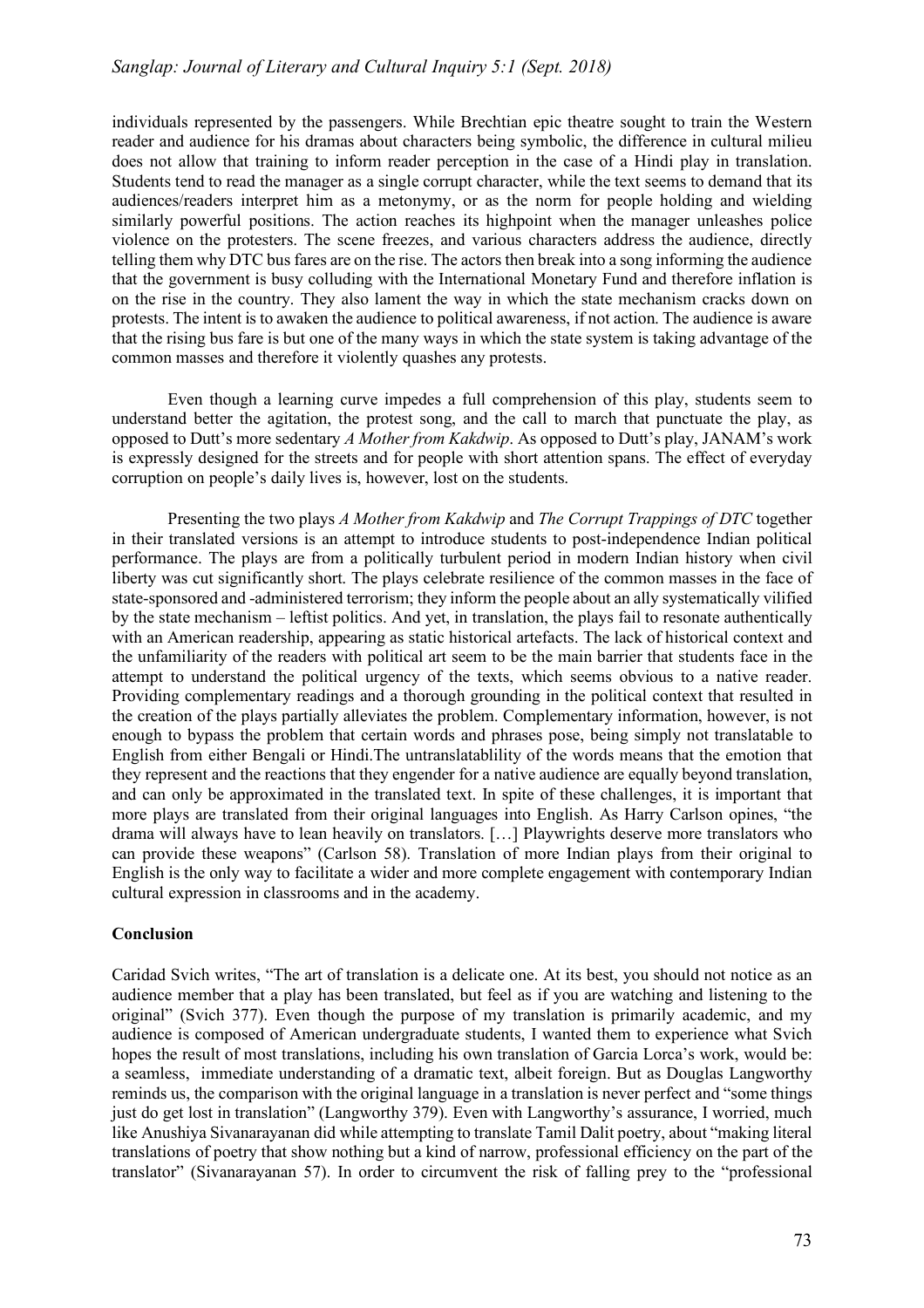efficiency" or the "pedantic accuracy" of the academic translator, I resorted to prefixing the texts that I was translating with elaborate and lengthy explanations that help transport the audience into the world of the play. Having done this, the translation takes its course, employing what Dirk Delabastita has suggested and Teçza reminds us as being one of the most popular solutions adopted by translators: not translating word for word but reconstructing the ideas of the original by finding similar phenomena in the target language (Tęcza 469).

While acknowledging the power translators and translations wield in "constructing representations of foreign countries," Lawrence Venuti warns translators that translations are often recreated to reflect the current prevalent trends in the target language. This, Venuti says, dehistoricizes "foreign literatures" (Robinson 131). This can represent an undesirable pitfall, no doubt; but in the specific instance of translating political plays from a different milieu and to facilitate understanding, I found it extremely profitable to draw lines that connected the texts to the lived experiences of my audience. In doing so, I echo Langworthy's celebration of "[g]ood theatrical translations [which] help to eliminate cultural boundaries by making texts accessible that would otherwise have remained undecipherable" (Langworthy 379). For the sake of academic congruity, I attempted to remain as faithful as I could to the "'exotic original", but also to evoke a reaction that could somewhat approximate the intense engagement that Kākdvīper Ek Mā and Dī. Tī. Sī, kī dhādhlī inspired among its original audience. I had to change the texts ever so little so as to "deliver [them] to [my] audience in as familiar a fashion as possible" (Matthews 38). And for the purposes of communicating *rājnīti,* these texts became, after an "active, imagined conversation" between the creators and myself, the translator, *A Mother from Kakdwip* and *The Corrupt Trappings of D.T.C*. The translations themselves emerge as products of an active political negotiation. Pitted against each other are my own *rājnīti*, which inspires me to teach texts that are not stereotypical representations of exotic India, the *rājnīti* of the original texts which put the stories of the everyday people and their hardships squarely at the center of public scrutiny, and my idea of what constitutes political art informed by my experience of creating, engaging with and performing political theatre in India. The project gets complicated further with a single person simultaneously donning the many hats of being the translator, the educator, and a politically conscious artist. The simultaneity of the multiple roles requires a further negotiation between the expectations of each role. And all this while having to make up for the lack of *rājnīti* in the everyday lives of my audience conditioning their reading and reception of the plays in translation, which in turn effects the way I evaluate the success of my own work and ability to serve as the conduit for the *rājnīti* intended by Dutt and JANAM. The exercise outlined above therefore becomes a very complicated one – but crucial, since it creates a hitherto unavailable platform for performance from the Indian streets.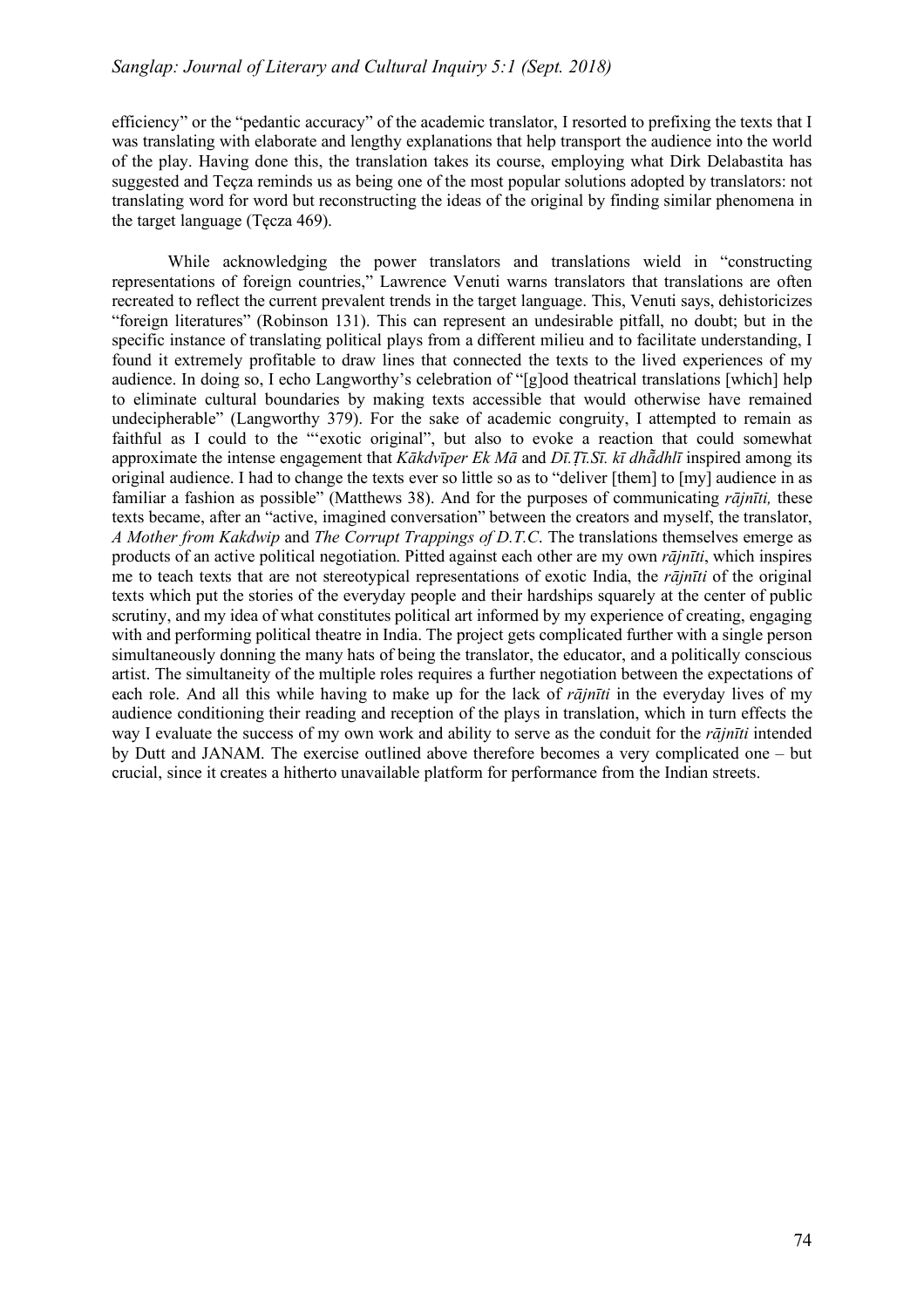#### **Notes**

 $\overline{a}$ 

 $3 \text{ The Indian National Congress (referred to more commonly simply as the Congress) is the oldest.}$ political party in India. It has been at the helm of the Indian Federal Government more times than any other political party in Independent India. Origianlly founded by A.O. Hume, as a safety valve for the nascent nationalist dissent amongst the nineteenth century Indian middle-class intelligentsia, the party emerged as a strong platform for the M.K. Gandhi-led freedom movement. After independence in 1947 the Congress took over the reins of the federal government under the leadership of Jawaharlal Nehru. Nehru's Fabian economic policies laid the foundation for the modern Congress party and its democratic-centrist political stance.

<sup>4</sup> Jatra or *yātrā* is an itinerant form of Bengali theatre. It is characterized by a loud melodramatic performance style catering to an audience of thousands packed closely next to the performance space. Music borrowed from folk and popular sources is a mainstay of the art form. The Bengali group theatre is a largely urban phenomenon that emerged out of the ashes of the Indian People's Theatre Association in 1948. Educated, urban middle-class young men and women with full-time day jobs got together after work to create socially conscious plays that addressed the pressing political concerns of the day. The groups depended on government grants and public subsidies to continue functioning (for more information see Lal).The form relied more on dialogue and borrowed widely from Western realism, marking a departure from the more flamboyant melodramatic style of indigenous Indian performance forms. Dutt's foray into *yātrā* was signaled by his adopting the more flamboyant style of the itinerant art form while maintaining the political concerns of the urban group theatre.

<sup>&</sup>lt;sup>1</sup> Most standard theatre textbooks readily available and used in the Western market include a translation of Tagore. Less readily available is a collection of plays that feature Badal Sircar, Vijay Tendulkar, and Girish Karnad (see Karnad, Sircar and Tendulkar).

<sup>&</sup>lt;sup>2</sup> The translations are unpublished. Any references to these works in the rest of the essay are to my own unpublished translations.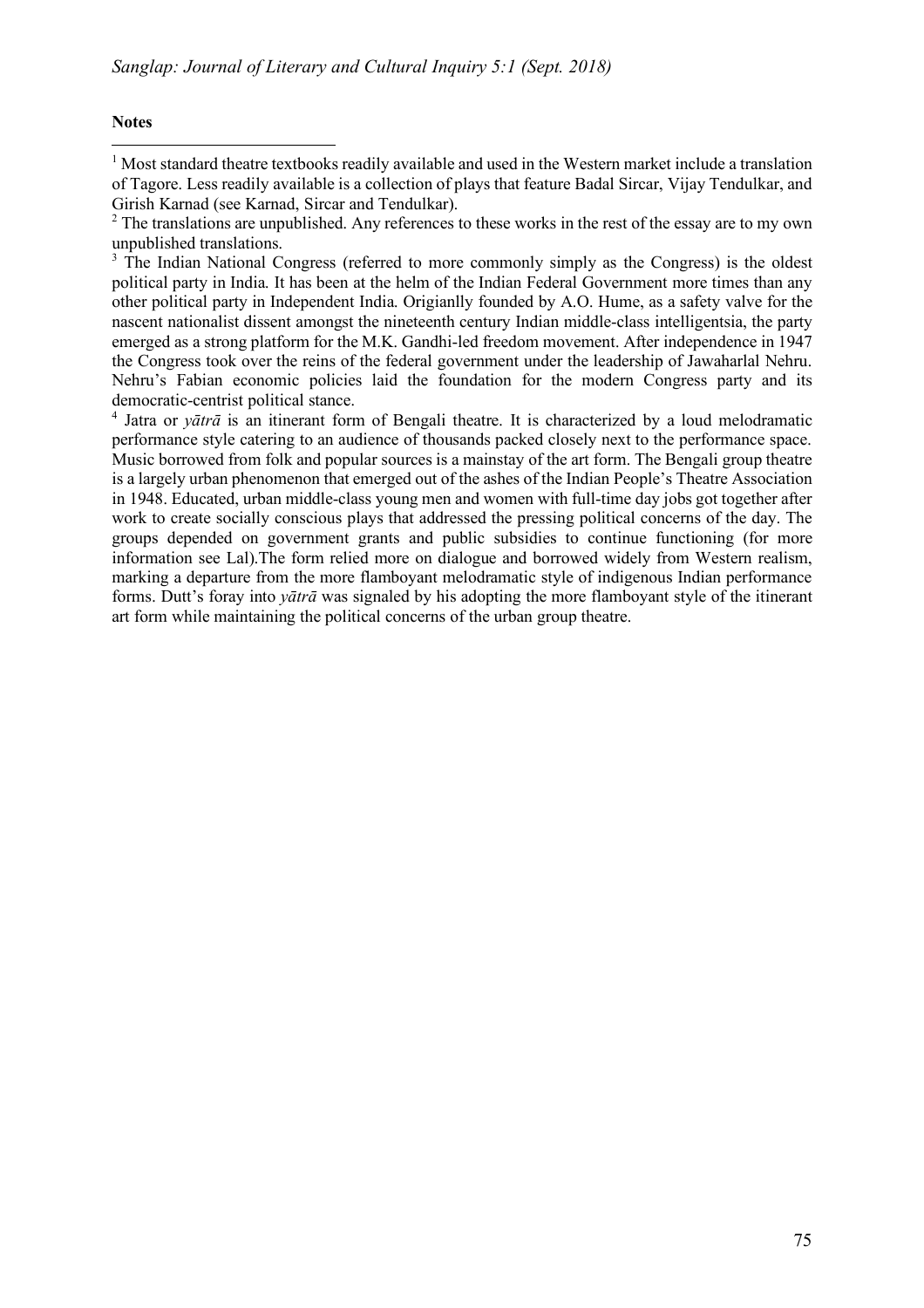#### **Works Cited**

- Bandyopadhyay, Samik. "Introduction." Dutt, Utpal. *Uṯpala Datta nāṭaka samagra*. Kolkata: Mitra and Ghosh , n.d. i-xvi. Print.
- Banerji, Arnab. "Rehearsals for a Revolution: The Political Theater of Utpal Dutt ." *Southeast Review of Asian Studies, Vol. 34* (2012): 222-230. Print.
- Barton, John and Mark Batty. "Translation in the Theatre II: Translation as Adaptation." Chew, Shirley and Alistair Stead. *Translating Life*. Liverpool: Liverpool University Press, 1999. 397-411. Print.
- Bhattacharya, Bijan. "Nāṭyacintā." *Nāṭyacintā* (1981): 2. Print.

 $\overline{a}$ 

- Bhattacharya, Bijan. *Nabanna*. Kolkata: Dey's Publishing, 2000. Print.
- Brecht, Bertolt. "The Baden-Baden Lesson on Consent." Brect, Bertolt. *Collected Plays*. London: Methuen, 1997. 21-43. Print.
- Cardwell, Douglas. "The Well-Made Play of Eugène Scribe." *The French Review Vol. 56, No. 6*  (May, 1983): 876-884. Web.
- Carlson, Harry G. "Problems in Play Translation." *Educational Theatre Journal, Vol. 16, No. 1* (Mar. 1964): 55-58. Web.
- Chattopadhyay, Soumen. "Nāṭya pariciti." Dutt, Utpal. *Uṯpala Datta nāṭaka samagra*. Vol. 5. Kolkata: Mitra and Ghosh , n.d. 5 vols. Print.
- Das, P. "A Prologue to Bengali One Act Plays." *Indian Literature, Vol. 17, No. 3* (July-September 1974): 23-28. Web.
- Dutt, Utpal and Arnab Banerji. "A Mother from Kakdwip." *Translation* . Los Angeles : Unpublished, 2016. Document. Web.
- Dutt, Utpal. "Kākdvīper Ek Mā (A Mother from Kakdwip)." Dutt, Utpal. *Utpal Dutt Natok Samagra*. Kolkata: Mitra o Ghosh, n.d. 534-544. Print.
- Ghosh, Arjun. *A History of the Jana Natya Manch: Plays for the People*. New Delhi: Sage Publications, 2012. Print.
- Ghosh, Parimal. "Rise and Fall of Calcutta's Group Theatre: The End of a Political Dream." *Economic and Political Weekly, Vol. 47, No. 10* (March 10, 2012): 36-42. Web.
- Gloviczki, Peter Joseph. "Sensemaking and shared grief in the social media age." Sagan, Olivia and Eric Miller. *Narratives of Loneliness: Multidisciplinary Perspectives from the 21st Century*. London: Routledge, 2017. Print.
- Hall, Peter and Mark Batty. "Translation in the Theatre I: Directing as Translating." Chew, Shirley and Alistair Stead. *Translating Life: Studies in Transpositional Aesthetics*. Liverpool: Liverpool University Press, 1999. 387-396. Print.
- Hashmi, Moloyashree. "Drama Has to be Created and Crafted, Even On the Streets." *Seagull Theatre Quarterly* 16 (1997): 57-71. Print.
- JANAM. "Dī.Ṭī.Sī. kī dhā̃dhlī." *Nukkad Janam Samvad, Vol. 6* January-June 2003: 41-43. Print.
- Karnad, Girish, Badal Sircar, and Vijay Tendulkar. *Three Modern Indian Plays*. Delhi: Oxford University Press, 1989. Print.
- Klass, Dennis. *Encyclopedia of Death and Dying* . n.d. 5 February 2018. Web.
- Lal, Ananda. *The Oxford Companion to Indian Theatre*. Delhi: Oxford University Press, 2004. Print.
- Langworthy, Douglas. "Why Translation Matters." *Theatre Journal, Vol. 59, No. 3, Theatre and Translation* (Oct. 2007): 379-381. Web.
- Lofland, Lyn H. "The Social Shaping of Emotion: The Case of Grief." *Symbolic Interaction, Vol. 8, No. 2* (1985): 171-190. Web.
- Matthews, Dakin. "Translating Comedias into English Verse for Modern Audiences." Paun, de García and Donald R. Larson. *The Coemdia in English: Translation and Performance*. Woodbridge: Boydell and Brewer, 2008. 37-53. Web.
- Robinson, Peter. "Translating the 'Foreign' ." Robinson, Peter. *Poetry & Translation*. Liverpool: Liverpool University Press , 2010. 129-151. Print.
- Sarkar, Pabitra. "Jatra: The Popular Traditional Theatre of Bengal." *Journal of South Asian Literature Vol. 10, No. 2/4* (Winter, Spring, Summer 1975): 87-107. Web.
- Sen, Sova. *Smaraṇe bismaraṇe: Nabānna theke lāl durga*. Kolkata: M.C. Sarkar and Sons Pvt. Ltd. , 1996. Print.